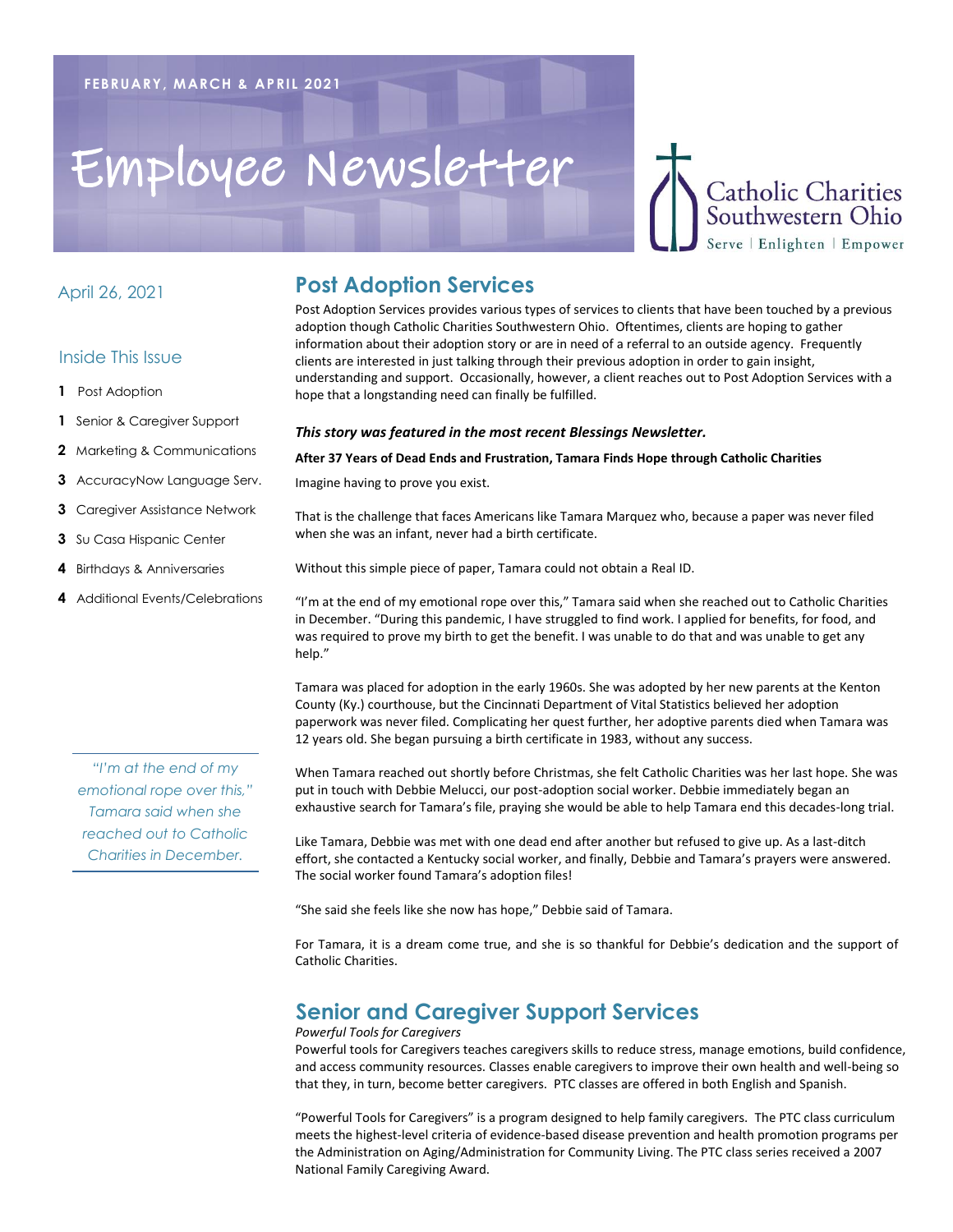- We held our first virtual PTC class this fall with 11 caregivers participating. We partnered with Ohio Family to Family to offer the class to caregivers of special needs adults as well as caregivers of adults with chronic conditions. It was a diverse class where all the caregivers contributed from their unique perspectives.
- Just this past week we trained 13 new volunteer class leaders who are right now planning class sessions for the spring and summer. We are excited by new partnerships with Sycamore Presbyterian Church and Episcopal Retirement Services to offer this program in their communities.
- We plan to have an additional PTC leader training later this spring, developing additional partnerships with church communities and senior service organizations.

Since 2017, Catholic Charities has engaged over 75 caregivers in PTC classes, as well as trained Jeannie Cairns, Angie Homoelle and Aaron Glauberman as master trainers and 20 class leaders. Su Casa and Senior and Caregiver Support Services are partnering to provide Powerful Tools for Caregivers of Children with Special Needs to the Hispanic Community. At this time, two Su Casa staff members have been trained as class facilitators along with one volunteer. Powerful Tools for Caregivers classes are being offered both in-person and virtually. If you want information on how your clients and families can benefit from this program please reach out to Aaron Glauberman.

### **Marketing & Communications**

*Serving Local Families, Empowering Local Lives - that is our theme for 2021*. While we change local lives, we also empower individuals to sustain themselves through services we provide such as job placement, parenting education, ESOL classes, mental health counseling, and so much more. In addition, while we are still dealing with the pandemic in 2021, this has not held back our marketing, communications, and event initiatives.

From a marketing awareness outreach perspective, we are continuing our outdoor billboard campaign on I-71 North at Smith Edwards Road during the months of February, May, August and November with a 14' x 48' HD digital billboard. Six junior poster billboards will also be placed throughout the city during the months of April - October. Our awareness campaign will gain additional support by ads featured in the Catholic Telegraph magazine throughout the year. These ads will focus on Catholic Charities as well as specific programs.

Our Winter Blessings Newsletter dropped in mid-March. Thank you to all who helped make this happen. We will have two additional Blessings Newsletters taking place this year, Summer and Fall editions, and will also begin work on the Annual Report in April. Internal and external email blasts will continue to take place monthly to share the work we do in our community.

I am also currently working with the Dan, Spring, Jacob, Sara, Karen, and Giovanna on the 2021 Su Casa Virtual Gala. This event is scheduled to take place on Thursday, May 6 at 7:00 PM. The theme for this year's event is "Building a Welcoming Community for All" and the event will include a chat box, raffles, trivia questions, gift basket online auction, client stories, and so much more. To register for this event, visit [https://www.ccswoh.org/su-casa-virtual-gala/.](https://www.ccswoh.org/su-casa-virtual-gala/) Additional big events scheduled to take place this year are World Refugee Day and Champions of Mercy. More to come on these events as the COVID-19 vaccine rolls out.

Finally, I have been working diligently with José and Litz on the development and launch of the marketing campaign for AccuracyNow Language Services. We just finished the messaging strategy and are currently working on website enhancement. Marketing strategy and implementation to follow.



**AING Construyendo Una Comunidad** Acogedora Para Todos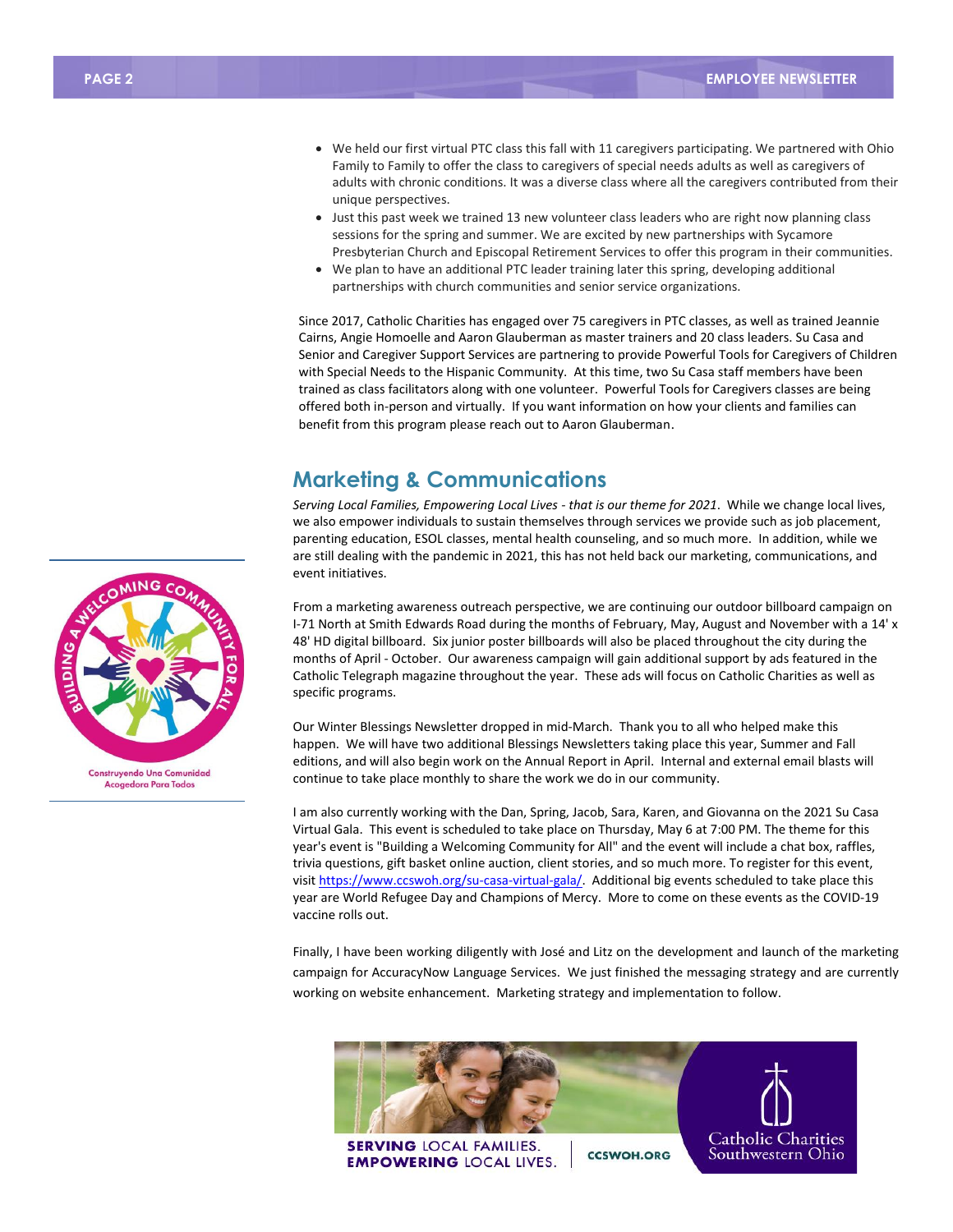## **AccuracyNow Language Services**

AccuracyNow Language Services has gone through multiple changes in the past few months. We have switched our scheduling system to Interpreter Intelligence. This new platform supports all aspects of language services, maximizes our team efficiency, and improves our interpreters' experience so they can also stay on top of their schedule.

In addition to this, we are working on taking our website to a completely different level. Our goal is to drive more traffic to it and use it as a powerful sales lead generator. If you have not had a chance to visit our **AccuracyNow** website yet, I encourage you do it now, so you have the opportunity to compare once the newly transformed site goes live soon.

Lastly, as some of you may have heard, we are no longer at Mid-Pointe Tower. With the upcoming addition of a Sales Coordinator to the team, the need for a new space could not be ignored. On March 29, we moved to the Montgomery office. The new space allows our staff to work together while following social distance guidelines.

## **Caregiver Assistance Network**

The Caregiver Assistance Network is continuing to serve families in a variety of ways. Our volunteers continue to facilitate virtual support groups, make caregiver support phone calls, and help seniors in our community with resource and referrals. See our calendar at [www.ccswoh.org/programs/caregiver-assistance-network/.](http://www.ccswoh.org/programs/caregiver-assistance-network/) All events are open to anyone who helps a friend or family member who has a chronic illness, is aging, or lives with a disability. Please share our information with any caregivers you know.

#### *Support Groups*

- Several of our caregivers were recognized in November at our annual Caregiver Recognition Mass at the Cathedral Basilica St. Peter in Chains. At this modified event, we were able to recognize 20 caregivers with a sash, rose and blessing at Mass.
- Weekly virtual groups are still meeting on Wednesday evenings and Friday mornings.
- Some of our groups are looking forward to returning to modified in person meetings in March.

#### *Resource Information and Referral*

 As one of our Council on Accreditation standards, we offer referrals to community resources for older adults and their caregivers. Part of this effort has included COVID vaccine education and referral. Many of our caregivers have been able to get vaccines through advice gained during support group meetings. There are still many, many others who are struggling to get appointments and we look forward to the agency working with the health department to increase access to vaccinations for the most vulnerable.

Karen is updating our community resource list and we are renewing our partnerships with the Alzheimer's Association, local hospice organizations, while creating new ones with 55 North, the Greater Cincinnati Care Partners, and the Giving Voice Foundation. Many of these organizations offer services for caregivers.

## **Su Casa Hispanic Center**

Greetings to all! We have been very busy at Su Casa! Some of the activities which took place late in March and in the month of April are listed below.

- Su Casa welcomed Annita Koerlin as a new Bilingual Case Worker within the Emergency Assistance Services. Annita has already obtained her notary license and is happy to be part of the Su Casa Team!
- During the month of March, Su Casa in partnership with the OneSight Foundation, were able to serve close to 200 clients with eye screenings and eye glasses! We are very pleased to be able to offer this great service to our clients.
- On Thursday, April 8, Su Casa distributed 500 boxes of food, PPE, and cleaning supplies during an outreach event at MidPoint. We are very appreciative to our staff and volunteers that made this event possible!
- We are happy to report that the UC Students of Medicine finalized their project in which they had five classes in Spanish for the members of the Hispanic/Latino Community. The topics were related to anxiety, depression, and bullying. These classes were very well received by our clients!